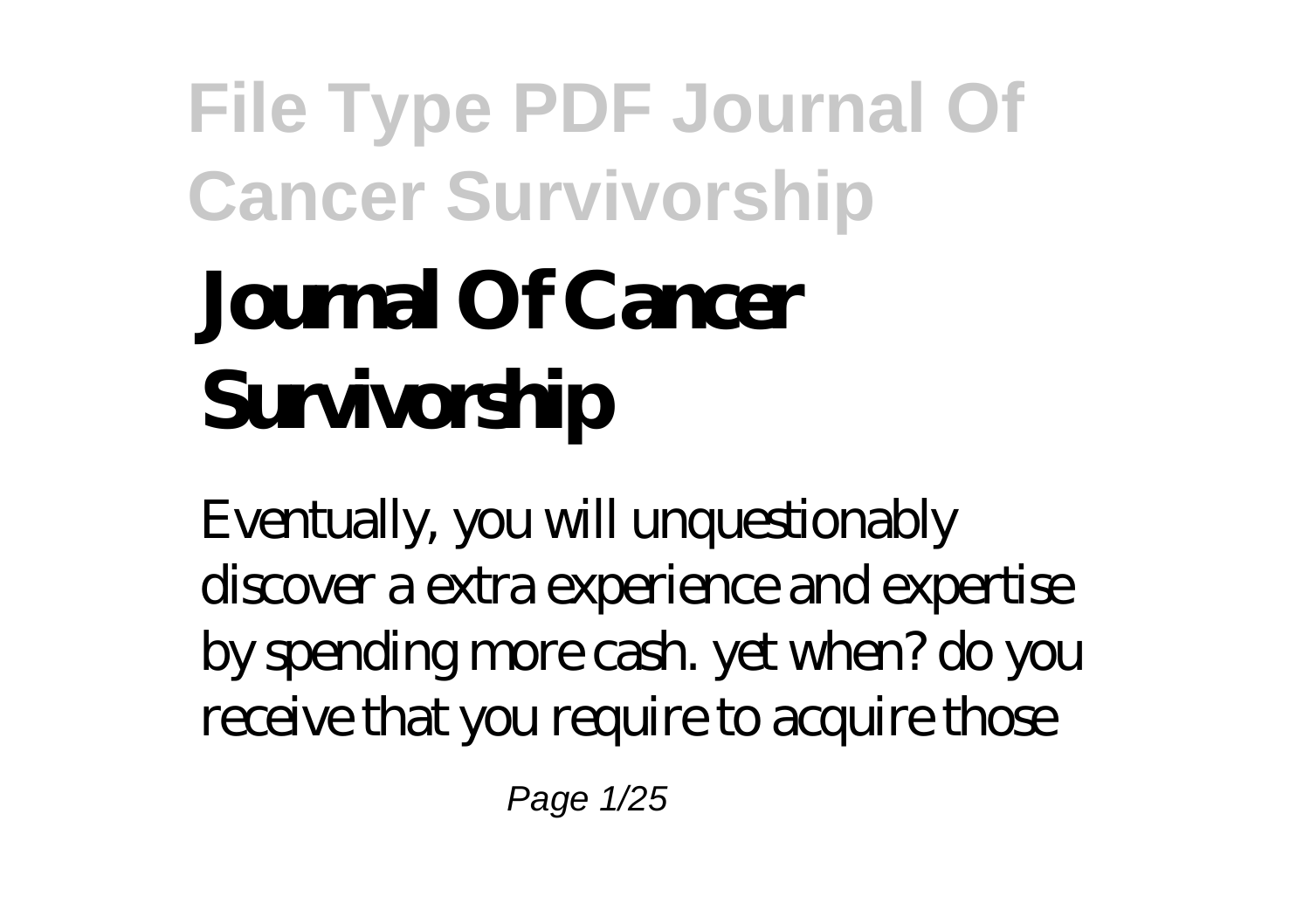every needs bearing in mind having significantly cash? Why don't you attempt to acquire something basic in the beginning? That's something that will guide you to understand even more more or less the globe, experience, some places, gone history, amusement, and a lot more?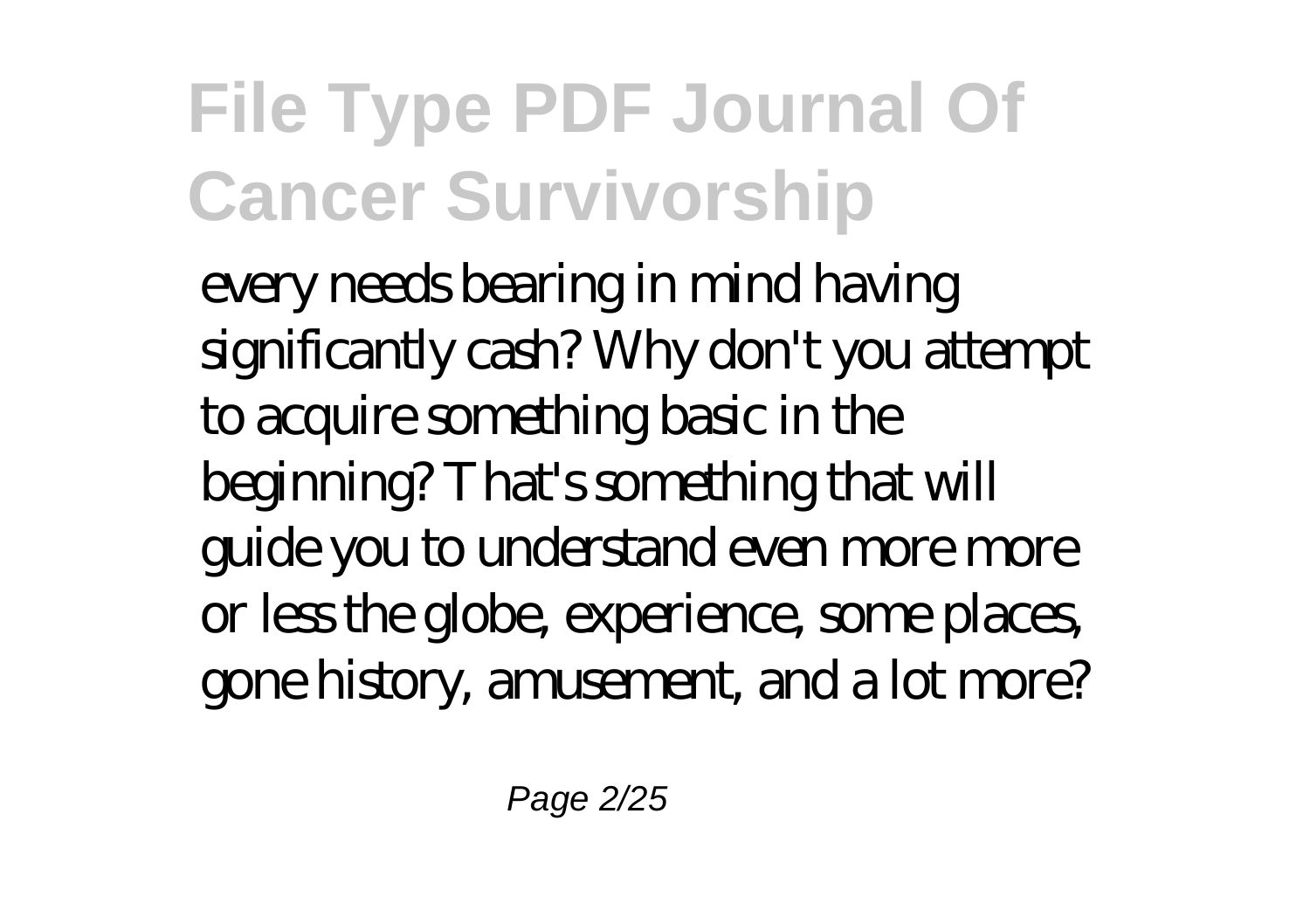It is your categorically own mature to feign reviewing habit. along with guides you could enjoy now is **journal of cancer survivorship** below.

Journal Of Cancer Survivorship A study out of Concordia University Page 3/25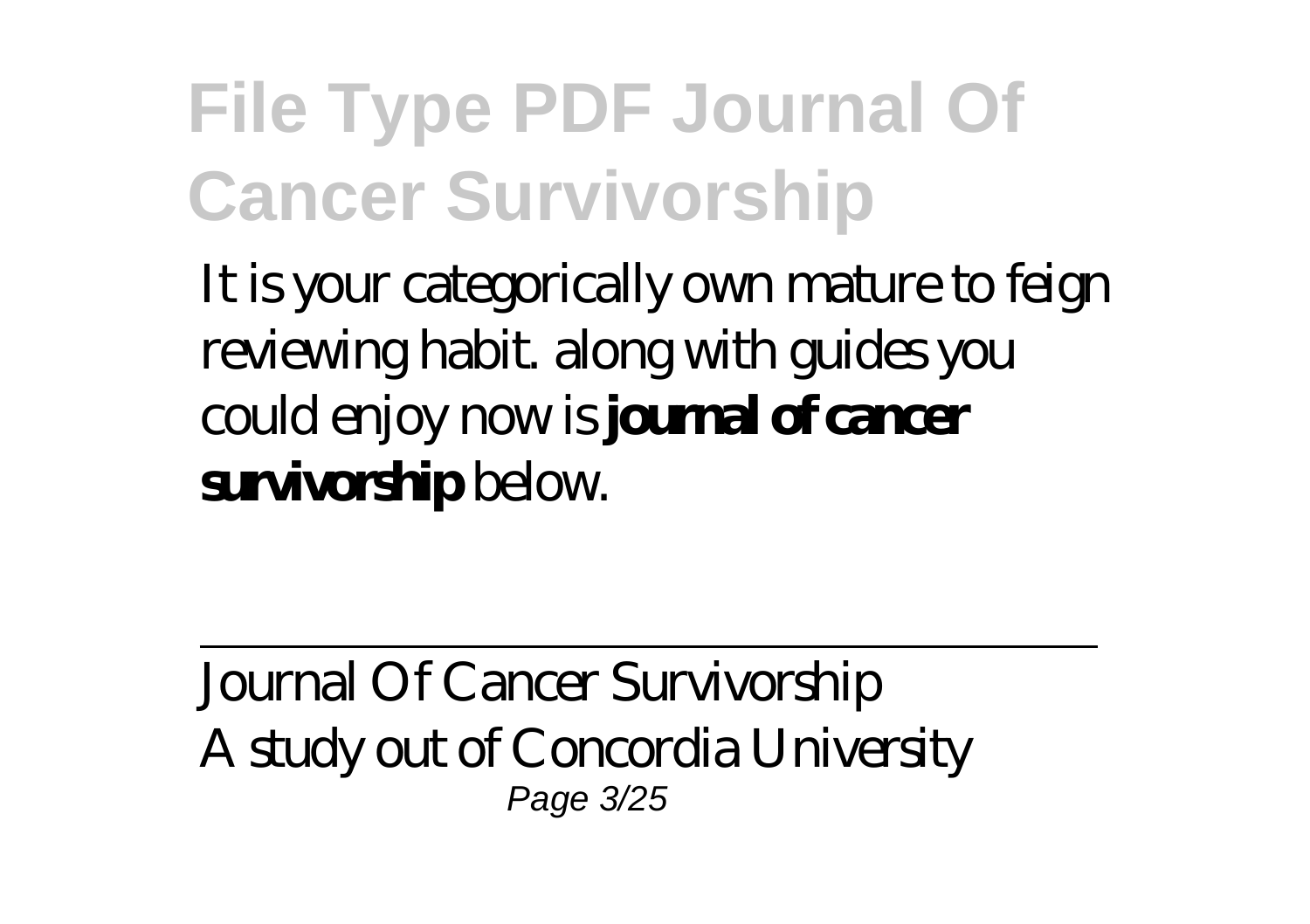suggest small electronic devices could reduce pain in childhood cancer survivors by helping them breathe better.

Breath of relief: study looks at alleviating chronic pain in childhood cancer survivors using tech and deep breathing Page 4/25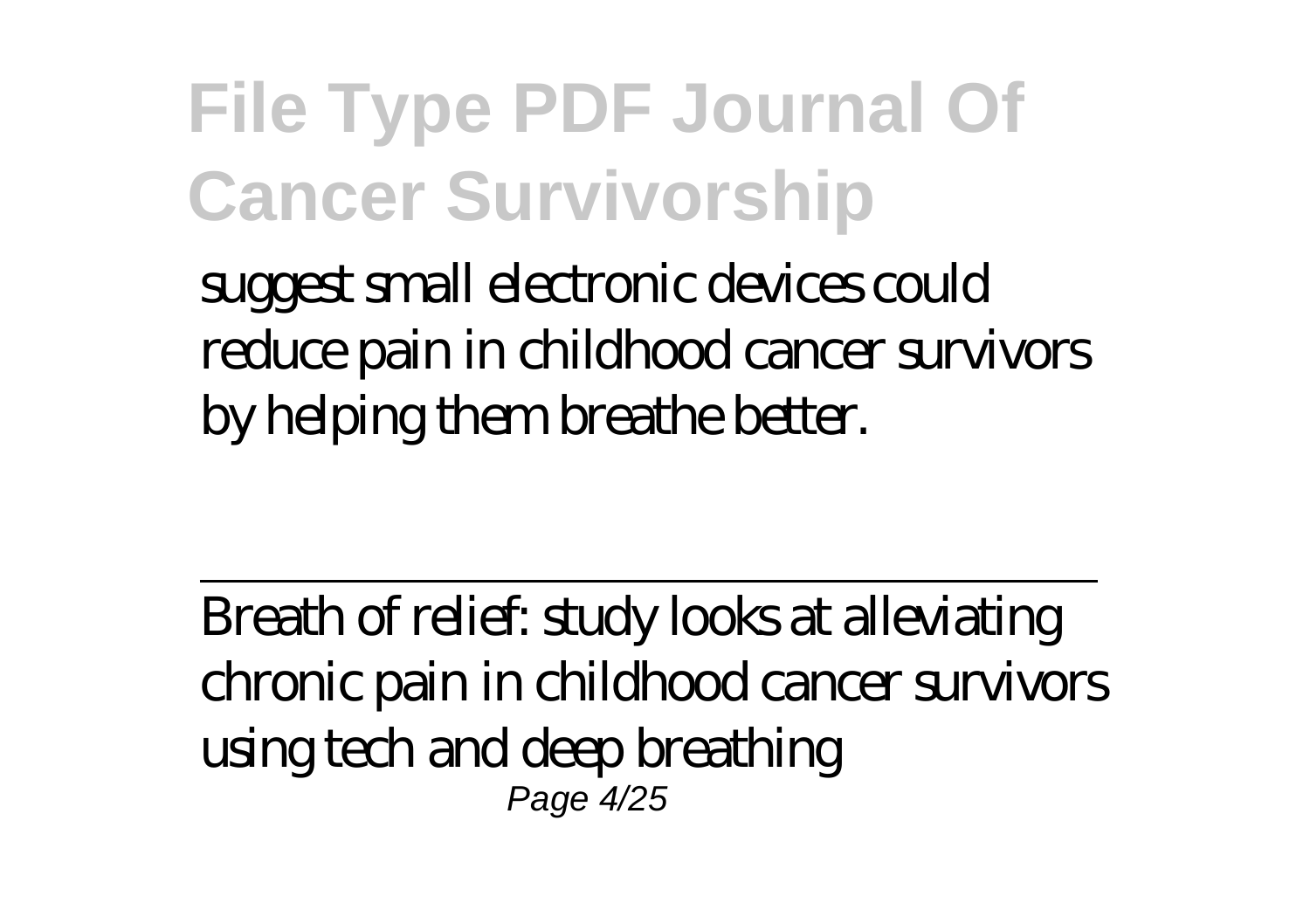A new study finds breast cancer survivors in general have higher risk of new cancer diagnosis compared to healthy individuals. The article, which appears in CANCER, states that compared to the general ...

Cancer Awareness: Improved Detection Page 5/25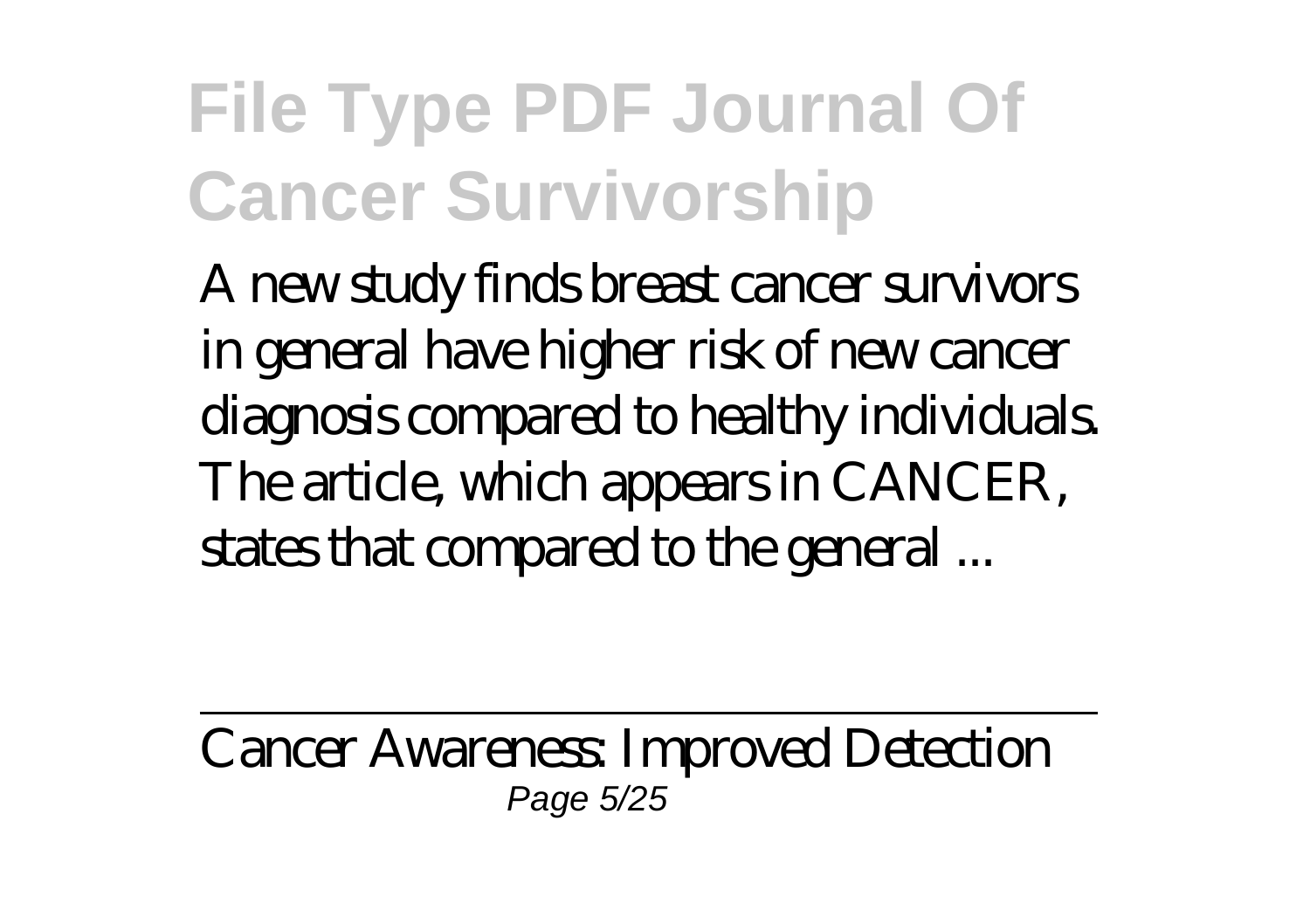Strategies Needed in Breast Cancer Survivorship Care Journal of the National Comprehensive Cancer Network assesses the quality of cancer care delivered through extended sites coordinated by some of the country's largest cancer centers.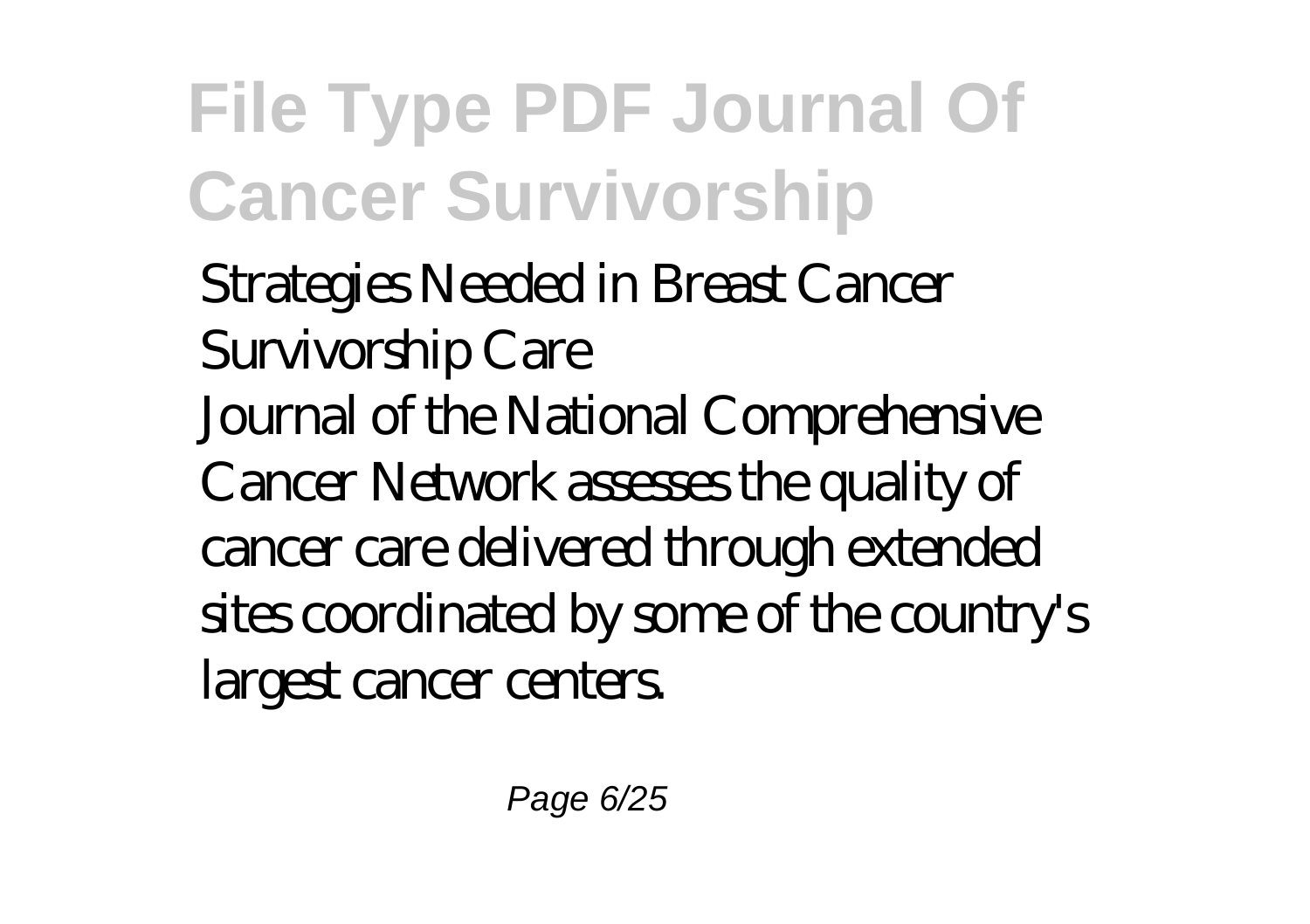JNCCN study recommends improvements for cancer care at network sites The odds of dying from cancer in the U.S. have gotten lower year after year, though it's not clear how the pandemic may have changed things.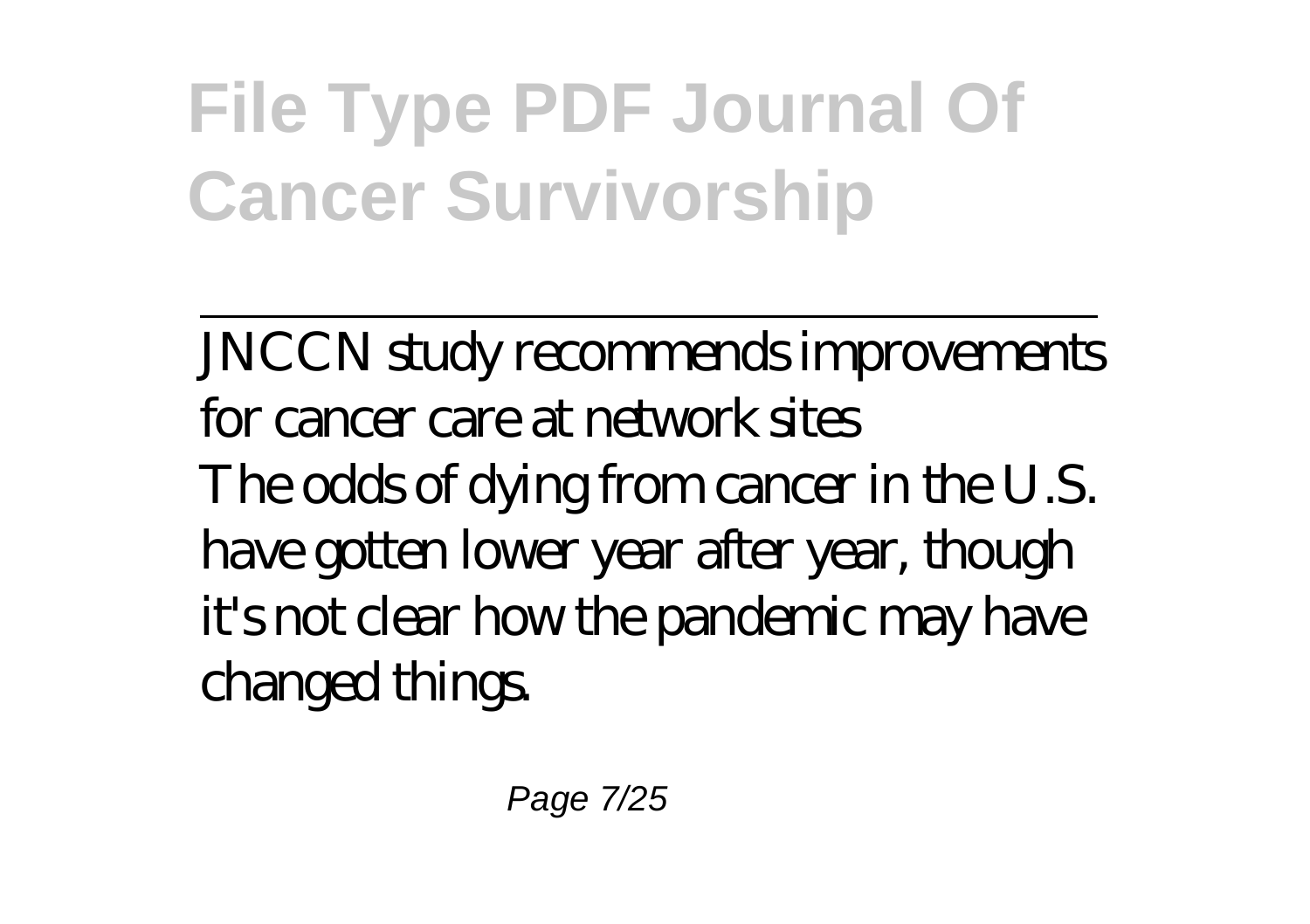Annual Cancer Report Finds a Lot of Good News Every day through its Survivorship Care efforts, cCARE supports and celebrates cancer survivors like Susan Webster, who beat breast cancer and now runs a nonprofit fitness program for cancer ... Page 8/25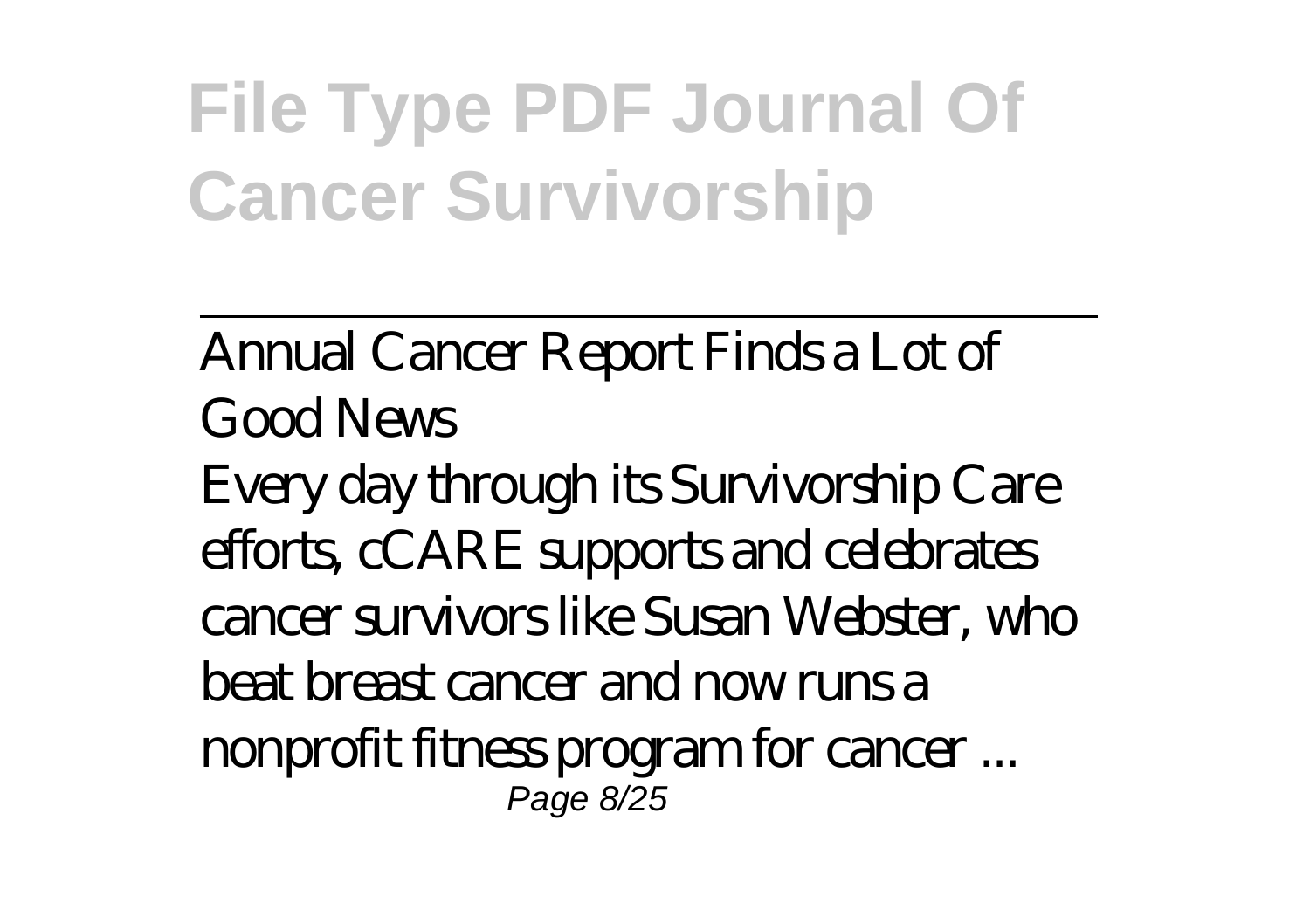This National Cancer Survivor Month, cCARE Celebrates All Survivors and Those Helped by Its Survivorship Care Initiative

Overall cancer death rates continue to decline in men and women for all racial Page  $9/25$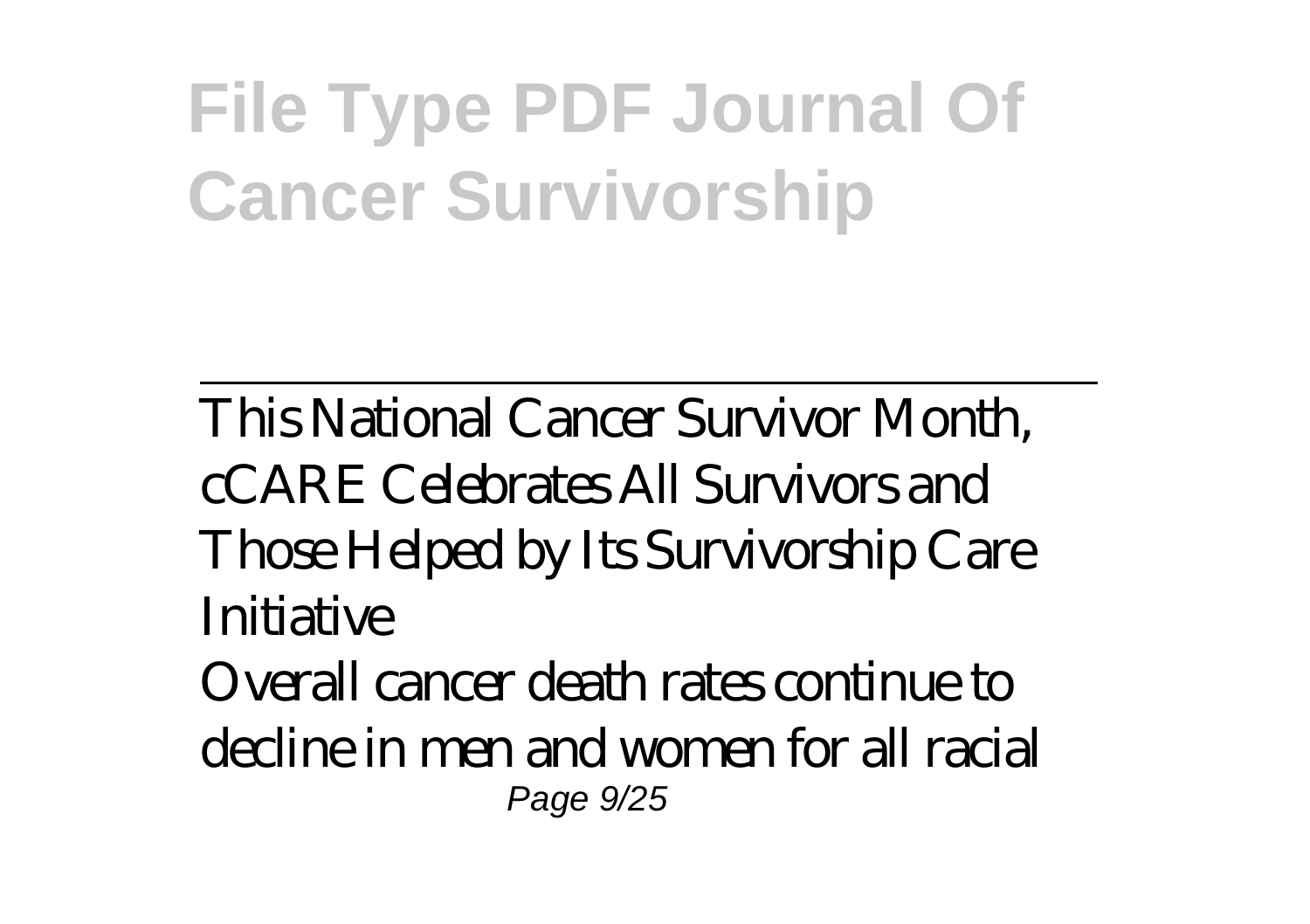and ethnic groups in the United States, according to the latest Annual Report to the Nation on the Status of Cancer.

Annual Report to the Nation: Rapid decrease in lung cancer and melanoma deaths lead overall continued decline in Page 10/25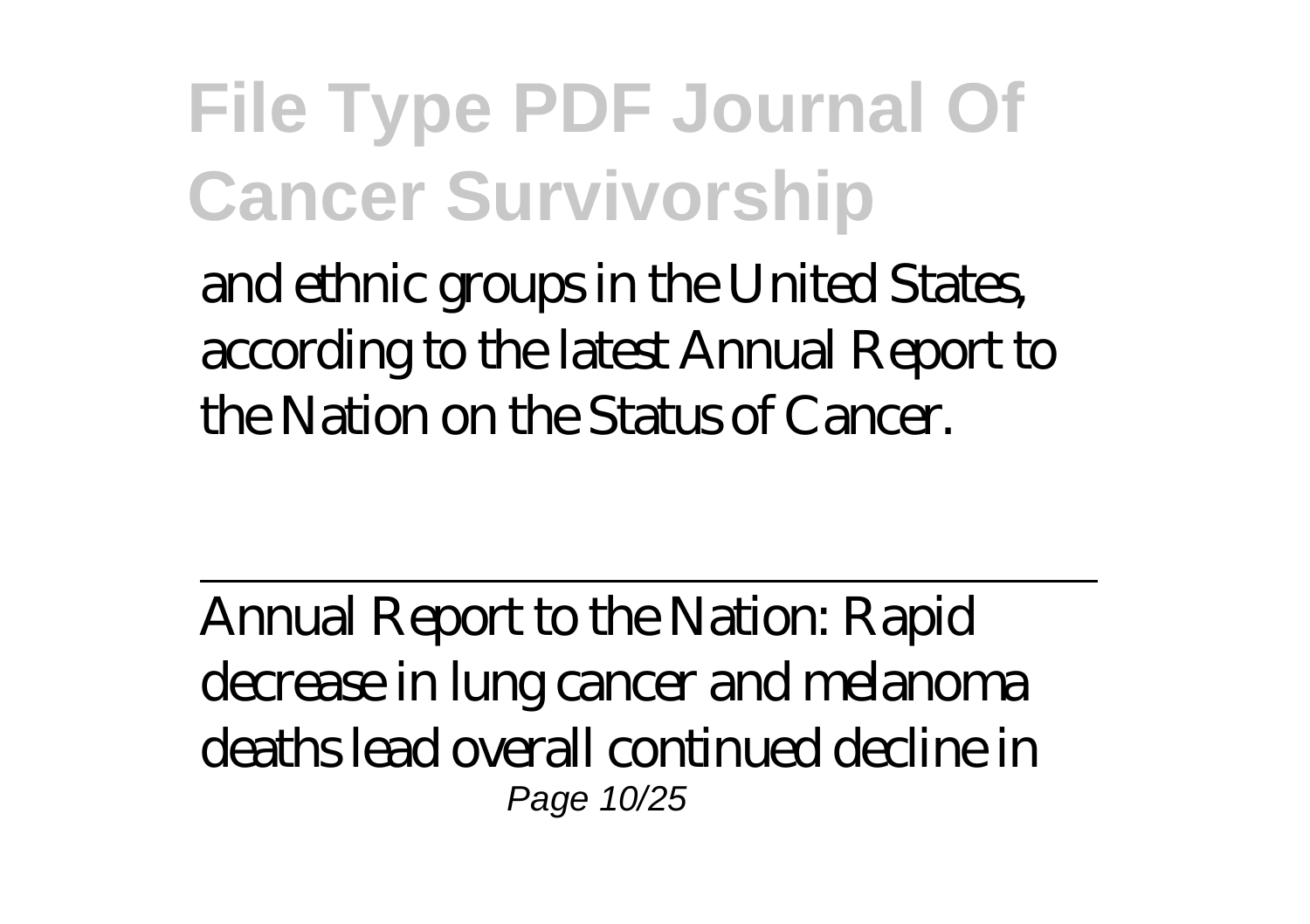cancer death rate Declines in mortality due to lung cancer have contributed to decreased overall cancer death rates in the U.S. among both men and women and across all racial and ethnic groups, according to an annual ...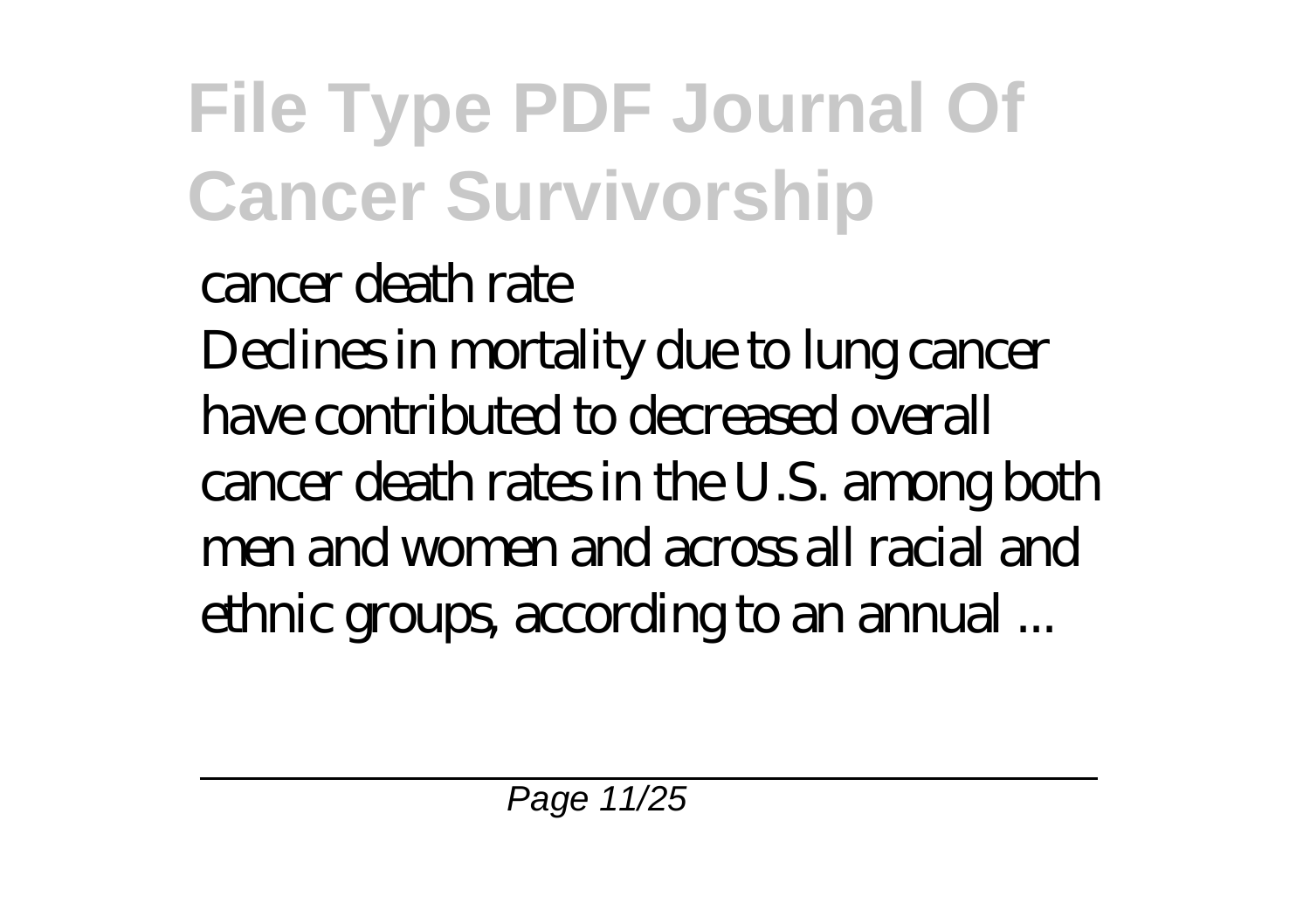- Lower lung cancer mortality drives down cancer deaths
- The report, appearing in JNCI: The Journal of the National Cancer ...
- detection to treatment and support for survivors." However, increases in cancer incidence and death rates or deceleration

...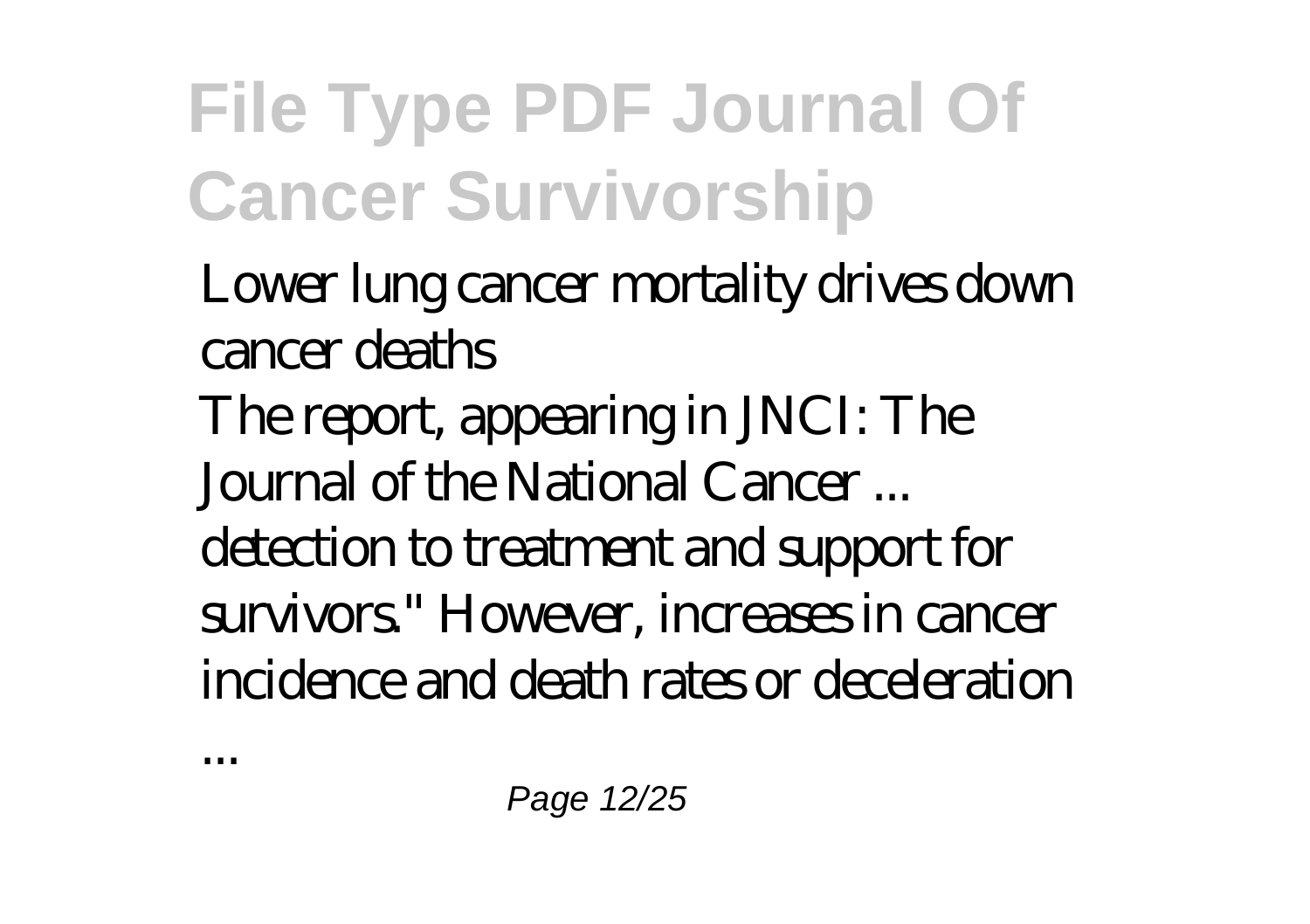Study shows rapid decrease in American lung cancer and melanoma deaths Overall incidence rates continue to increase in women, children and adolescents, and young adults. Overall cancer death rates continue to decline in Page 13/25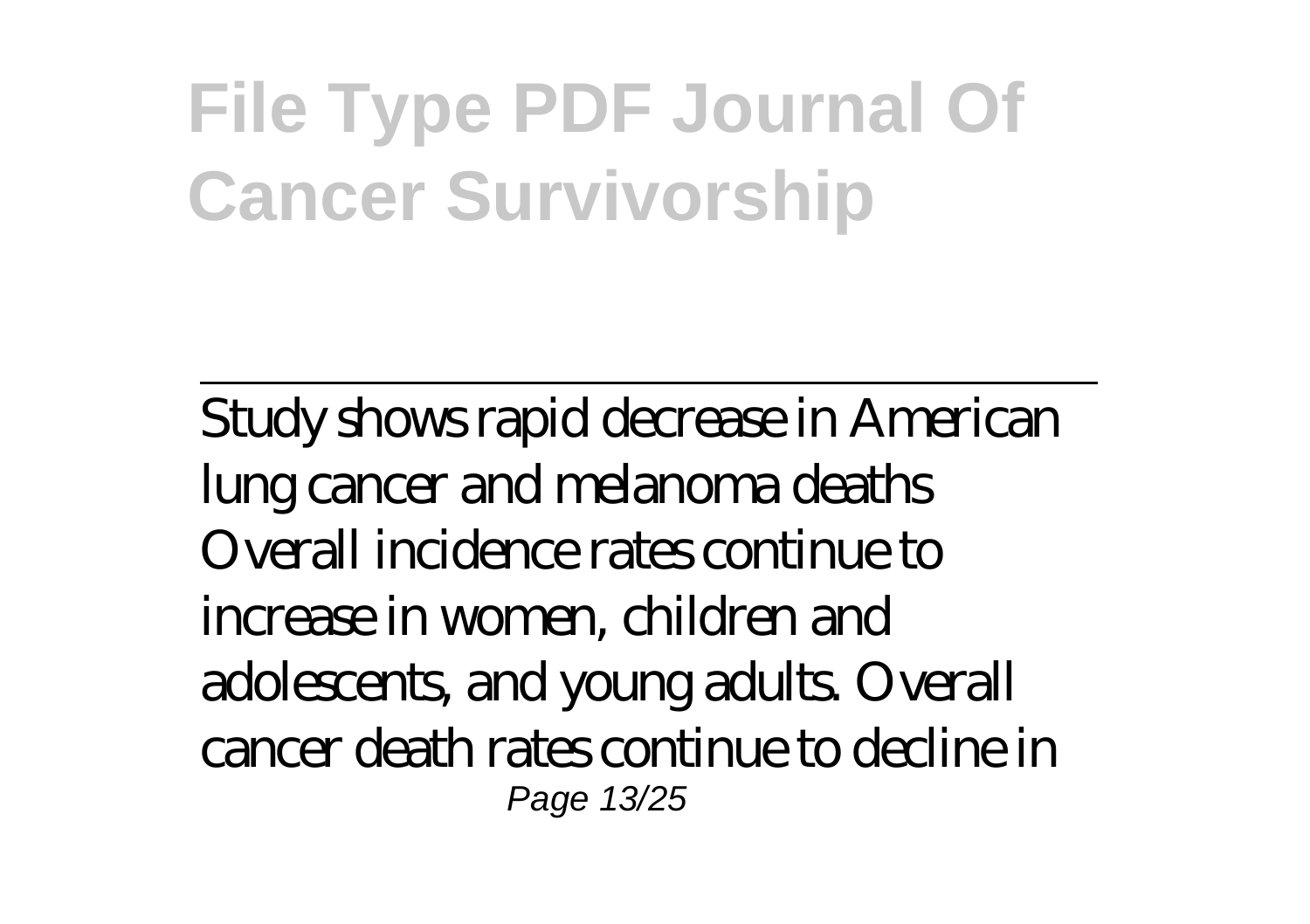#### **File Type PDF Journal Of Cancer Survivorship** men and women for all racial and ethnic groups in ...

Rapid Decrease in Lung Cancer and Melanoma Deaths in the United States In a paper published in the journal Chemical Senses, the U. of I. team said Page 14/25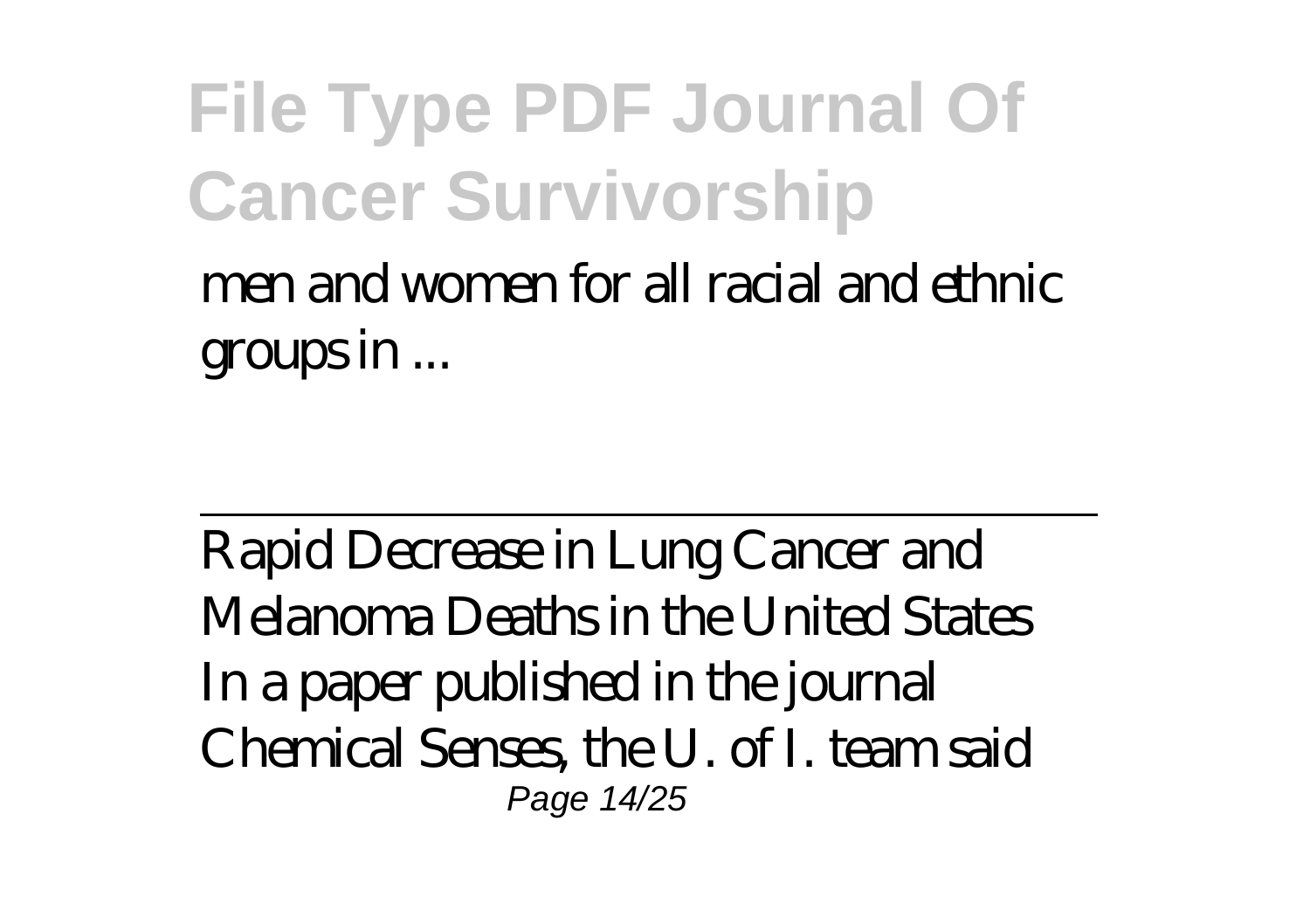this diminished taste sensitivity suggested that the taste buds on the front two-thirds of the cancer survivors' tongues ...

Tips of cancer survivors' tongues are less sensitive to tastes, study finds New data underscore how obesity, racial Page 15/25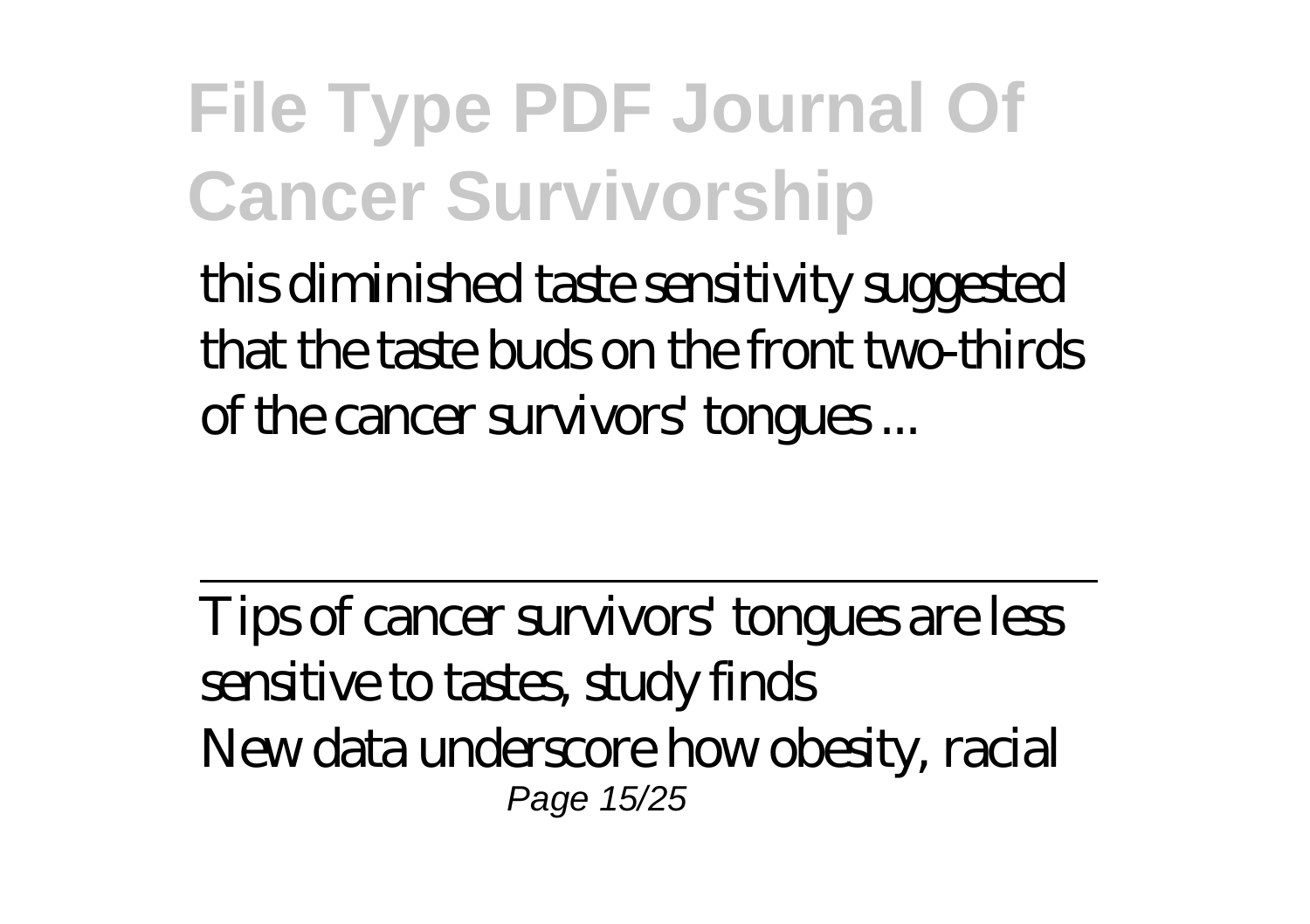disparities and recent treatment advancements have impacted cancer mortality and incidence rates.

Obesity, Disparities, and Treatment Advancements Shape US Cancer Trends "Oncology care providers and cancer Page 16/25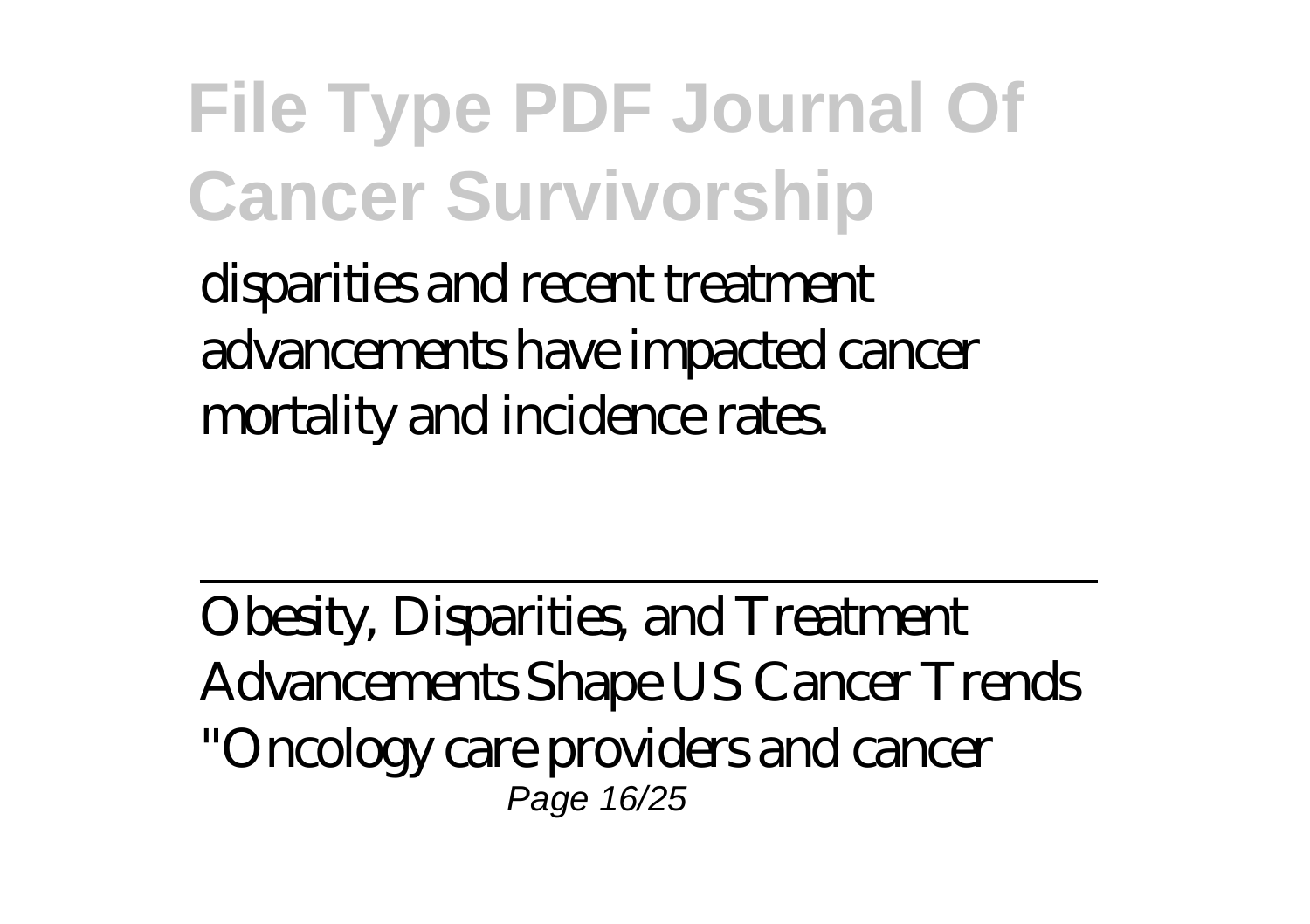centers should play an important role in encouraging young survivors to receive the vaccine," Waters said in a journal news release. He said special attention ...

Young Cancer Survivors Vulnerable to COVID, But Often Shun Vaccine Page 17/25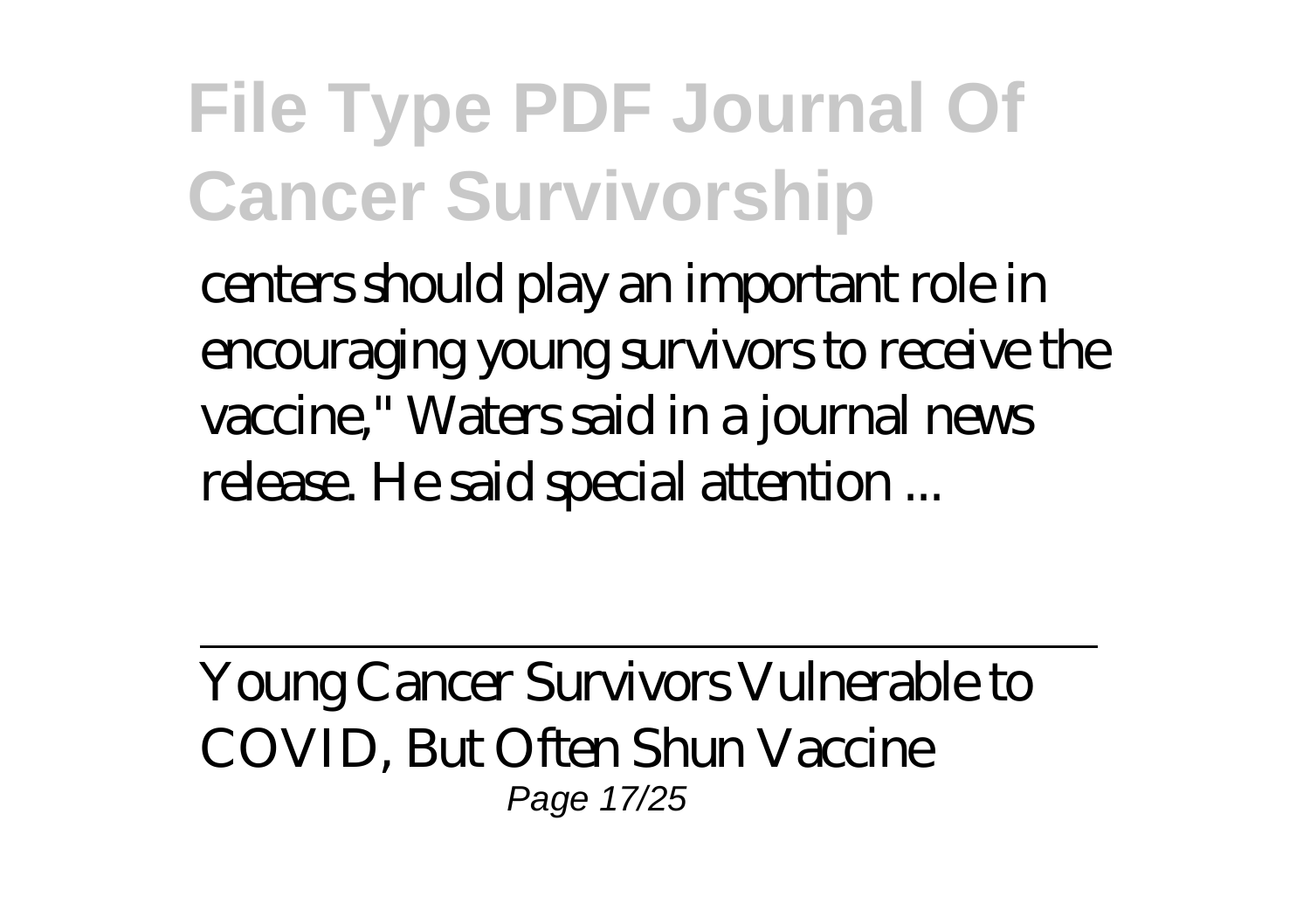"Oncology care providers and cancer centers should play an important role in encouraging young survivors to receive the vaccine," Waters said in a journal news release. RELATED Study: U.S. had 23%

...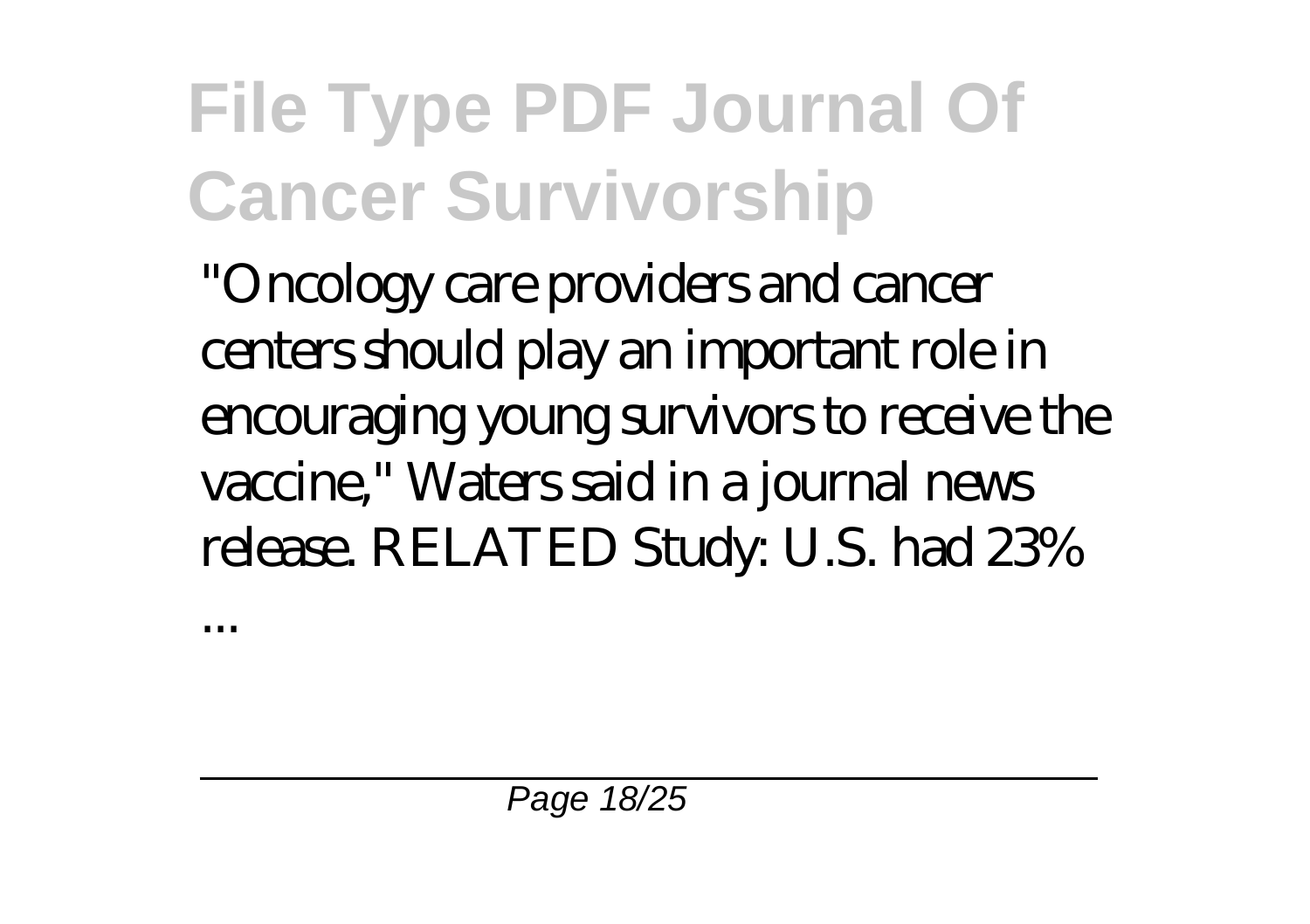Younger cancer survivors vulnerable to COVID-19 wary of vaccination, study says

Young people aren't supposed to die, period, but they're definitely not supposed to die of a condition traditionally associated with the elderly and infirm. But the untimely loss of Boseman to colon ... Page 19/25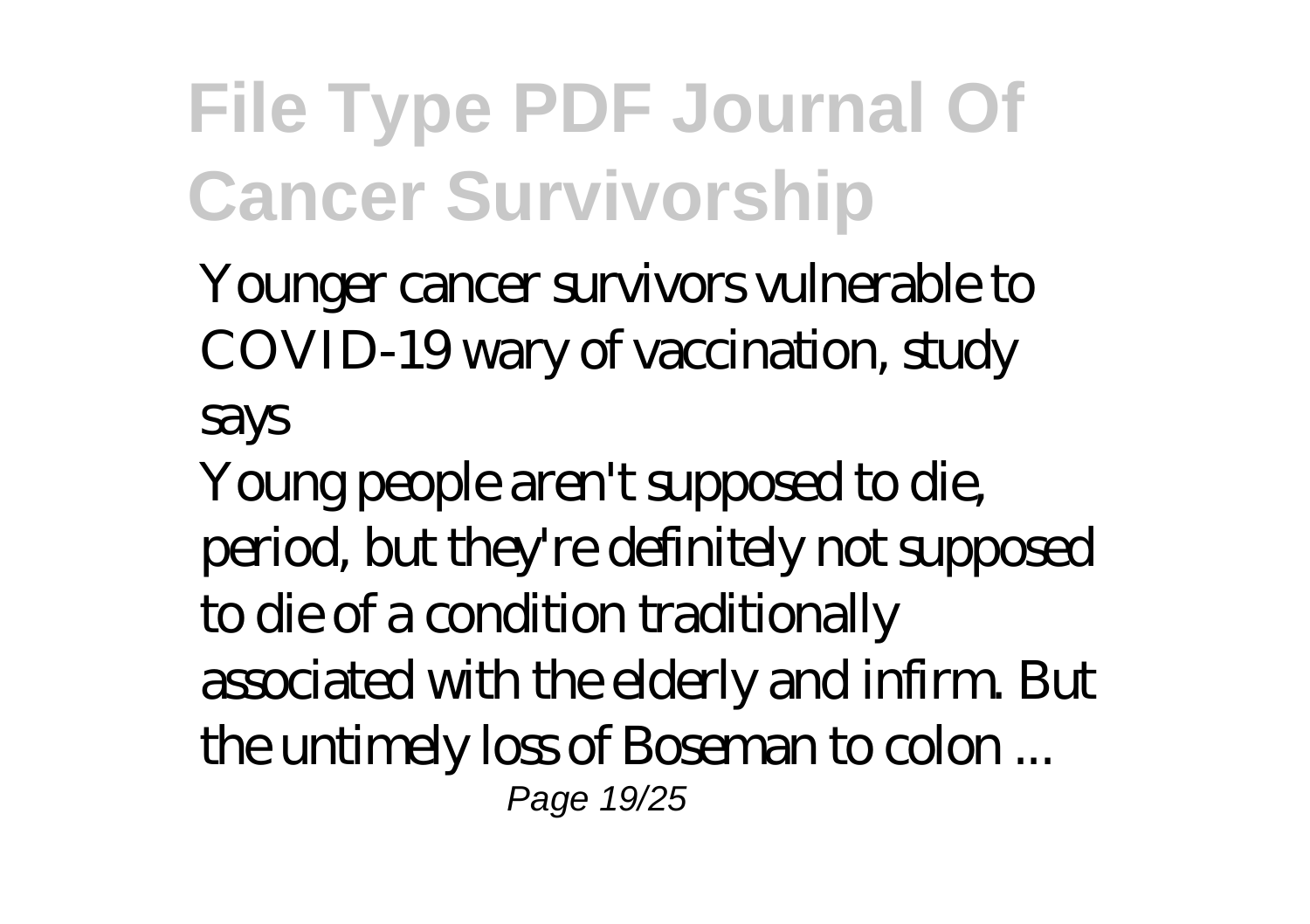Why is colon cancer on the rise in young people? The report, appearing in JNCI: The Journal of the National Cancer Institute ... from screening and early detection to treatment and support for survivors." Page 20/25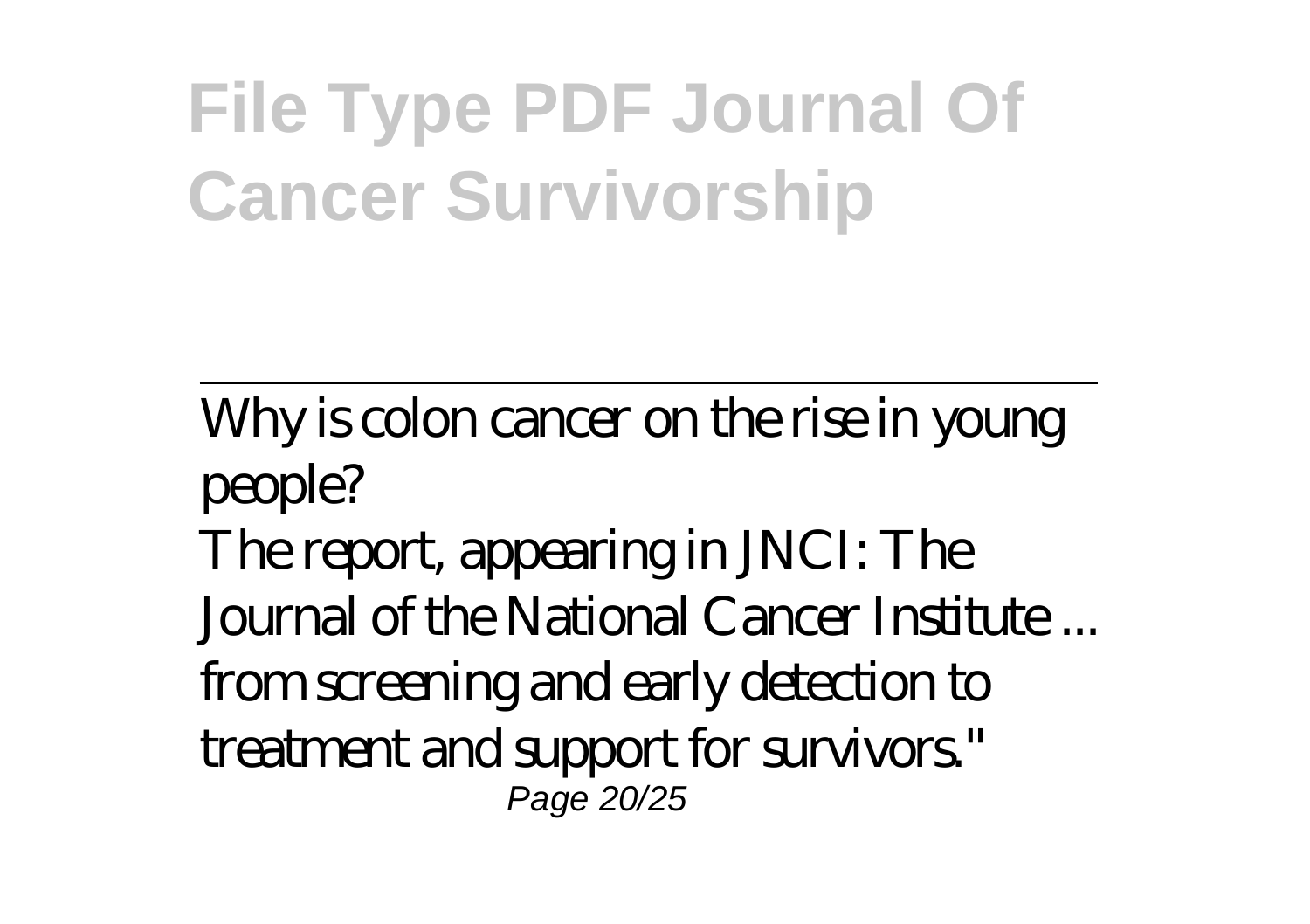However, increases in cancer incidence and ...

Annual report to the nation: Rapid decrease in lung cancer and melanoma deaths University of California San Diego School Page 21/25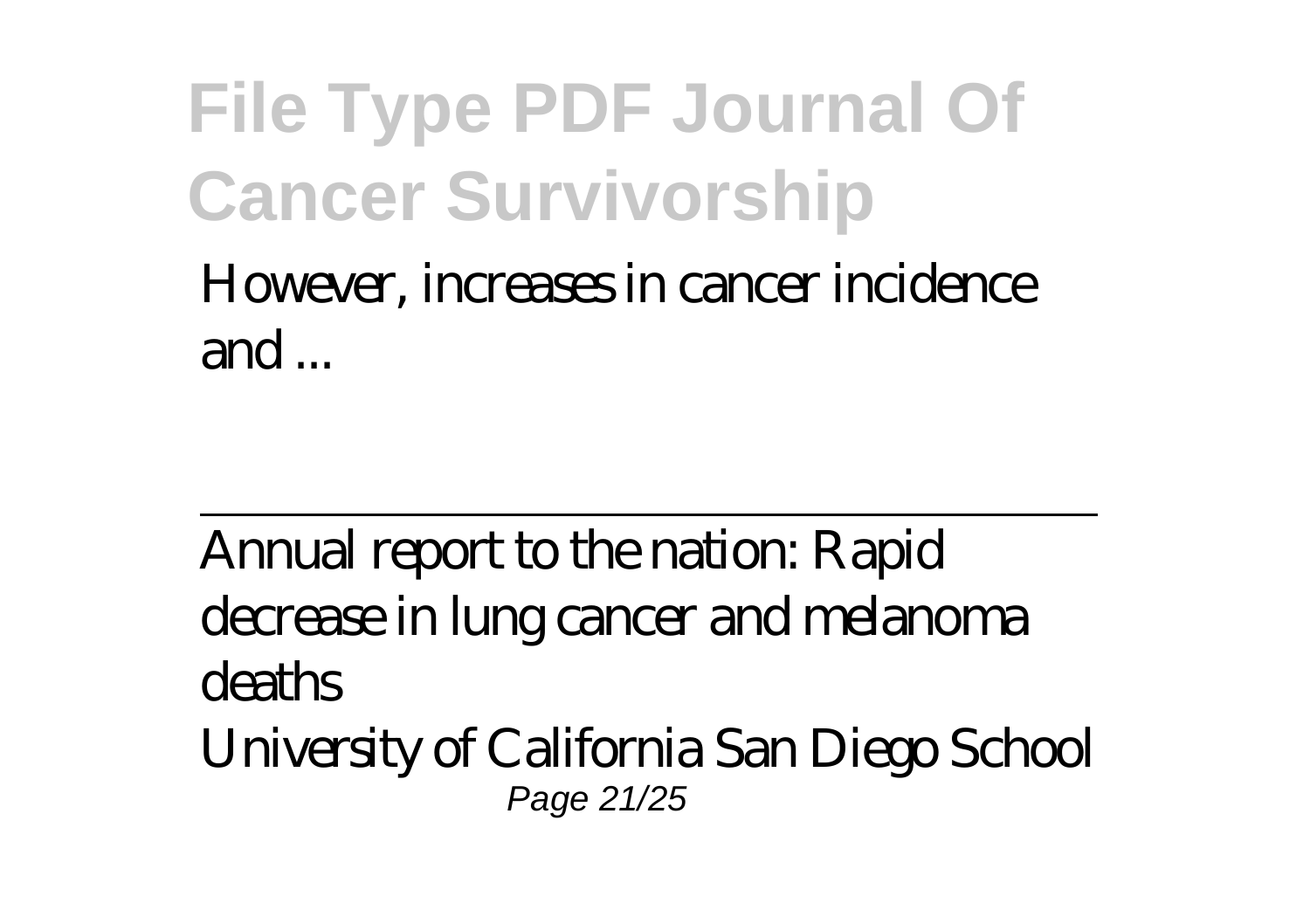of Medicine researchers have identified a possible link between inadequate exposure to ultraviolet-B (UVB) light from the sun and an increased risk of ...

Lower UVB exposure correlated with higher risk of colorectal cancer Page 22/25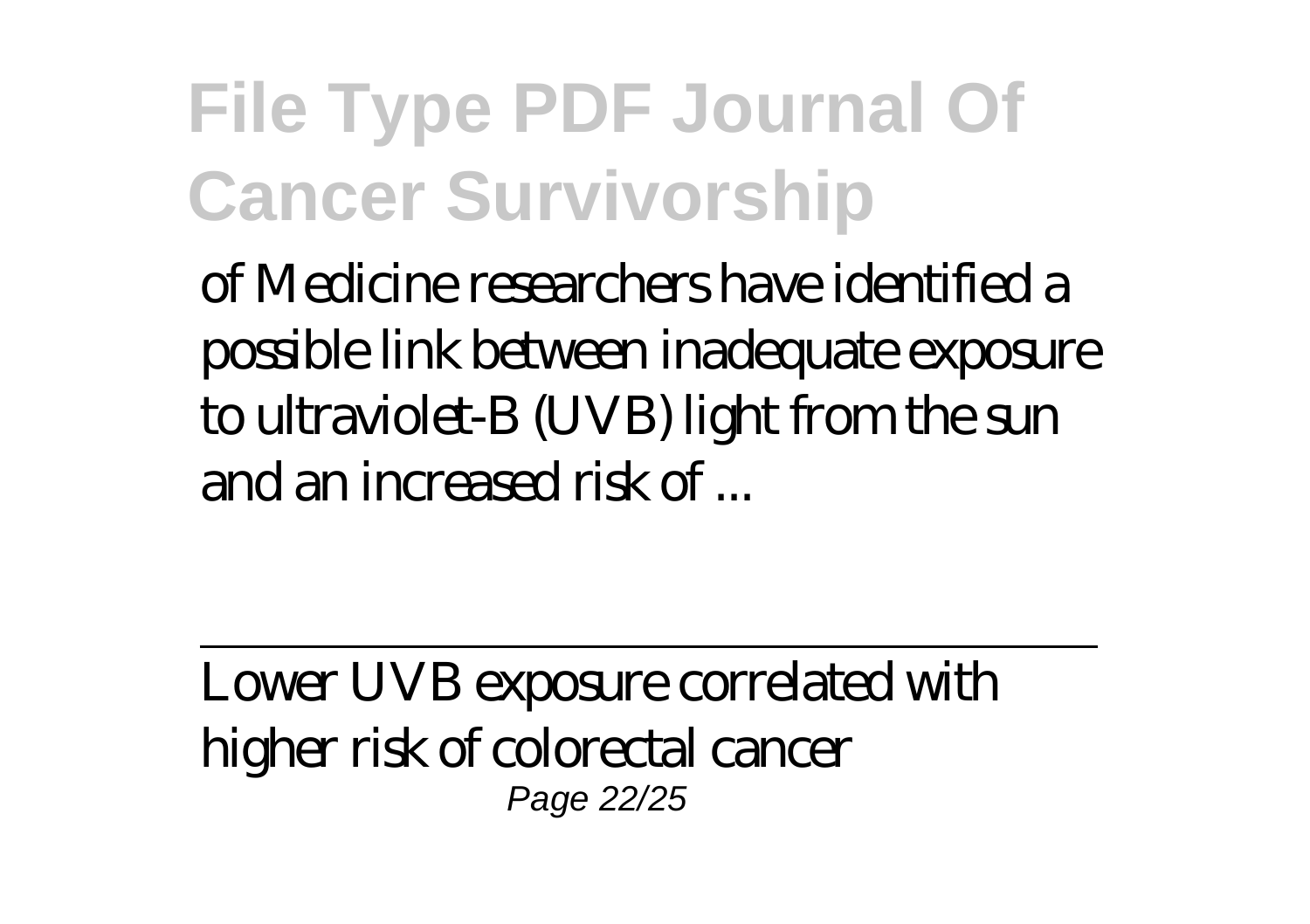UC San Diego School of Medicine researchers have identified a possible link between inadequate exposure to ultraviolet-B light from the sun and an increased risk of colorectal cancer, especially as ...

UCSD Researchers Identify Link Between Page 23/25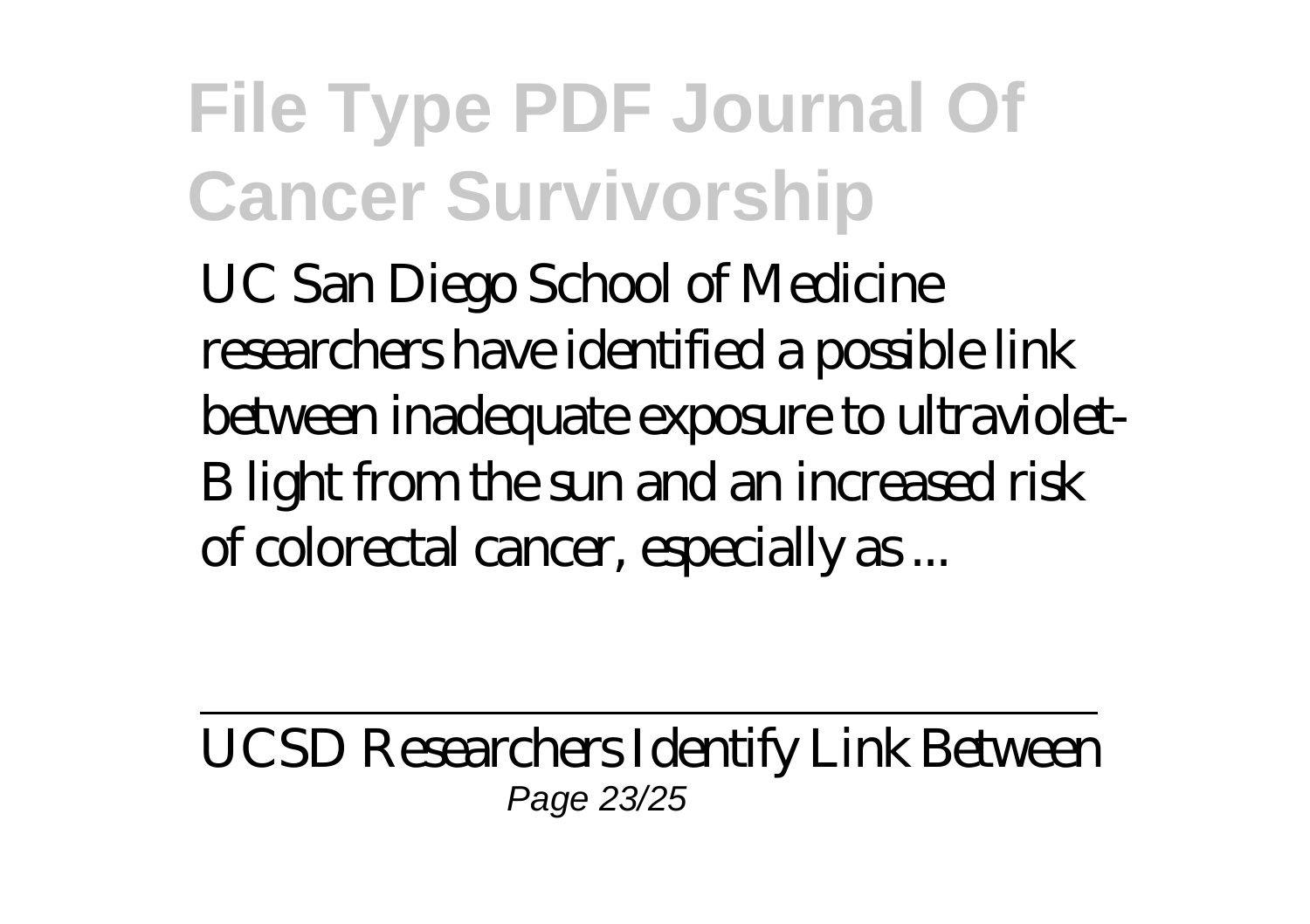Lack of UV Light, Colorectal Cancer Cancer death rates in the United States continued to decline overall from 2014 to 2018, with declines accelerating for lung cancer and melanoma, according to a report published online July 8 in the ...